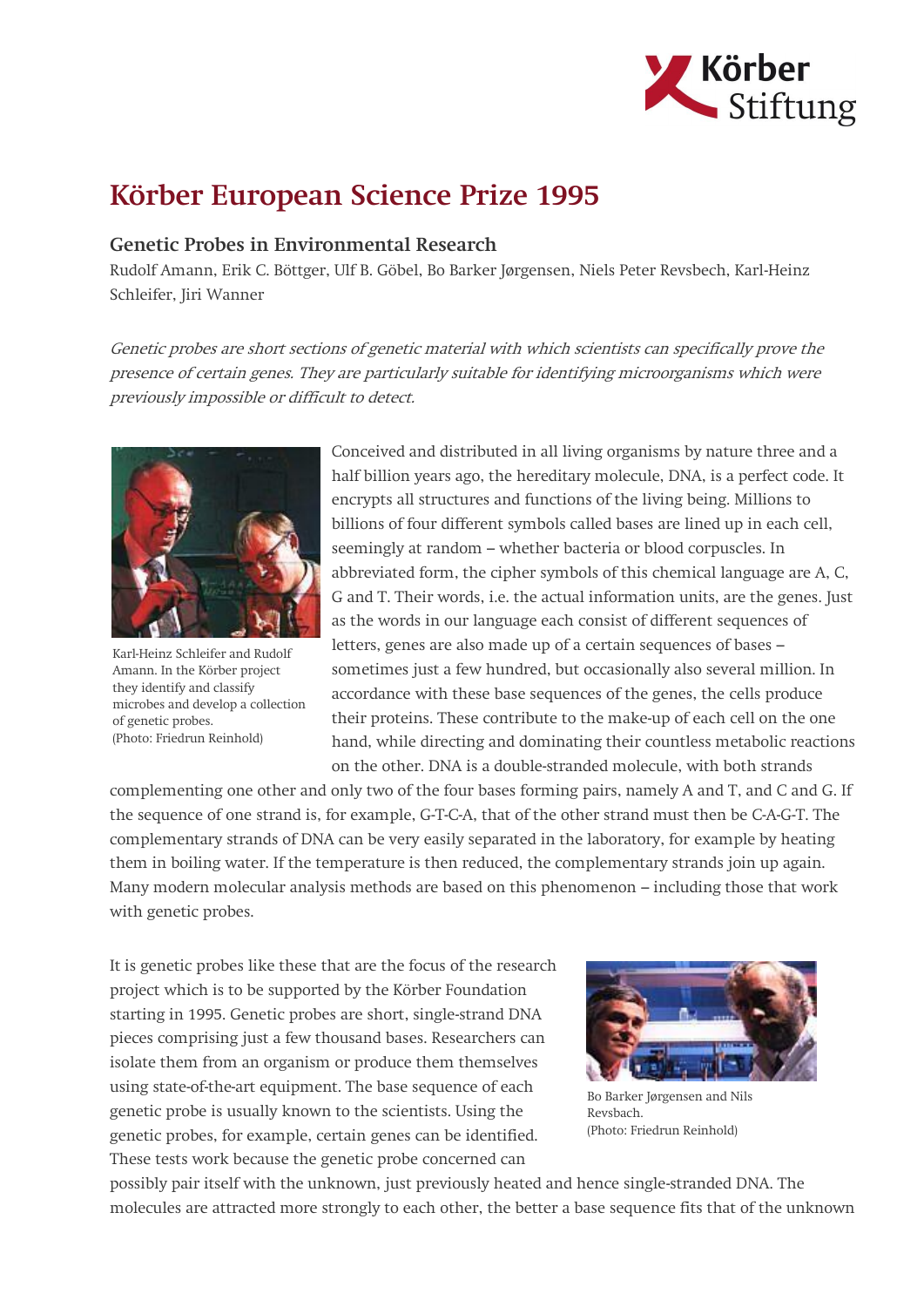

DNA. For example, a probe with the components A-A-A-A-A attaches itself perfectly to a molecule with the letters T-T-T-T-T, less well to DNA with the base sequence T-T-G-T-C, and not at all to DNA with the sequence G-C-A-A-C. Just how strong the molecular liaison ultimately turns out to be is relatively simple to determine for scientists: Prior to each test, they mark their genetic probe – with either radioactive bases or bases coupled to a dye. The more the pair glows or lights up colorfully, the better the probe and the unknown molecule have congregated.



The nucleic acids deciphered following gel electrophoretic separation form the basis of all life. They are also the target structures for the genetic probes. (Photo: Friedrun Reinhold)

Genetic probe studies are of particular importance in the world of microorganisms because researchers can use them to identify bacteria which to date were impossible or very difficult to detect. The researchers 'knock up' their genetic probes using the DNA of already known species or DNS which they have isolated directly from the environment. So they know their biochemical tracker dogs extremely well. Then they check whether and how well the probes bond with certain genes of another, unknown bacterium. The microbiologists focus their analyses above all on the rRNA molecules and their genes. There are three reasons for this. Firstly, rRNA molecules occur very frequently in each individual cell, which makes them very easy to detect. Secondly, researchers are able to manufacture probes of varying specificity in this area. And thirdly, it is the rRNA molecules which form the basis for the classification of microbes based on their genetic affinity. In this way, based on the rRNA molecules, bacteria of higher organisms such as animals can be separated, and different types of bacteria can also be differentiated from one another.

Scientists at the Technische Universität München have designed genetic probes which are complementary to rRNA molecules of a wide range of bacteria groups. In this way, they are able to determine certain microorganisms in a mixed culture rapidly and reliably. If the researchers observe a very strong molecular attraction to rRNA molecules of a particular bacterium, then it is closely related to the nucleus from which the genetic probe concerned originates. If the probe and target RNA form a weak bond, the organisms are only very remotely related. In the meantime, the microbiologists have refined their methods to the point where they permit comparisons in the natural habitats of the organisms – for example directly in the soil, water, or air.

The bacterial life that exists in sewage in purification plants is referred to by biologists as a classic black box. Nothing precise is known about it. Shedding light on this dark area, primarily using genetic probe technology, as well as other high-tech methods, is one of two focal points of the internationally renowned researchers whom the Körber Foundation is honoring with its European Science Prize 1995. The foundations of microbial genetic probe analysis were laid by scientists from the Technische Universität München. Karl-Heinz Schleifer, holder of the Chair for Microbiology there for more than 20 years, has concerned himself with the identification and classification of microbes since the very beginning of his scientific career. The interest of his co-worker Rudolf Amann in genetic probes and their application in microbial ecology and evolution was awakened during a period of research in the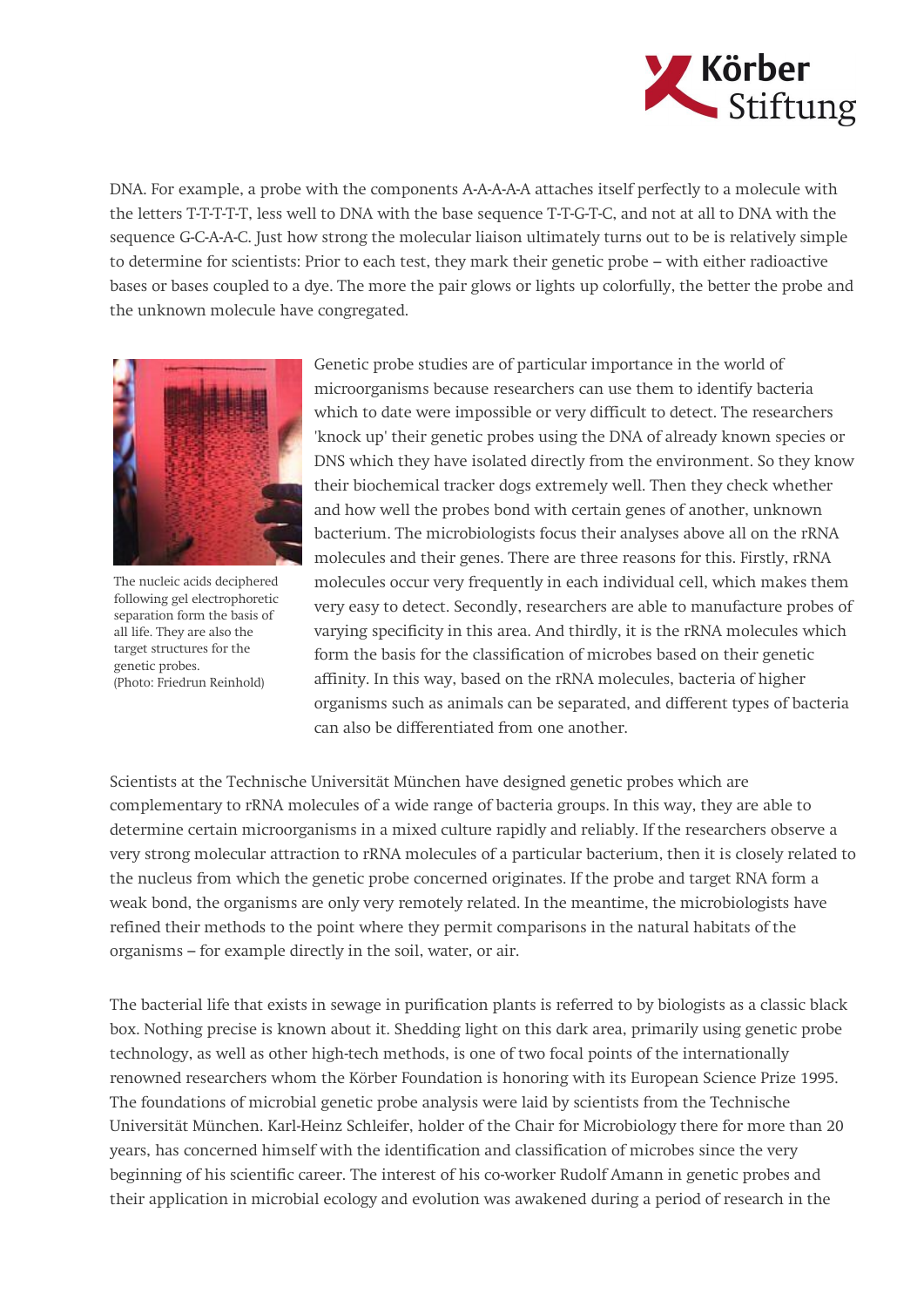

USA. Since then, he and Schleifer have built up one of the world's largest collections of molecular trackers – a collection which both of them want to extend further within the project. Using the probes, they will search specifically for bacteria directly in the sewage – without previously growing them – and initially ascertain the physical distribution of the organisms. It is then possible to draw conclusions on what it is that particular microbes accomplish – or not, as the case may be.

Here is an example: Microbiologists have known for more than 20 years that bacteria known as Acinetobacter occur in purification plants. As a result of the conventional detection methods, engineers have since assumed that it is mainly these microbes that remove phosphate. They have therefore always optimized their systems with a view to making things as comfortable as possible for Acinetobacter – in order for it to flourish. Unfortunately, the experts were backing the wrong horse: New studies with genetic probes have revealed that other phosphate-exterminating bacteria populate sewage far more prolifically; it is these that the



Jiri Wanner (Photo: Friedrun Reinhold)

engineers should really have been taking care of. In the Körber project the scientists hope to uncover similar errors. They will be helped not only by the genetic probes, but also by confocal laser scanning microscopy. This method makes it possible, for example, to isolate a sludge floc from the sewage and to observe the distribution of bacteria in the floc. In combination with genetic probe analysis this enables the researchers to draw conclusions as to which microbes are active in the floc and where.



Evidence of different bacteria in activated sludge by means of fluorescence marked nucleic acid probes. (Photo: TU Munich)

The team in Munich receives further support from Bo Barker Jørgensen and Niels Peter Revsbech. The two scientists are key figures in the development and application of electrochemical and optical microprobes. These probes measure which chemical reactions take place in the environment of the bacteria and which molecules are involved. Bo Barker Jørgensen has been Director of the Max Planck Institute for Marine Microbiology in Bremen since 1992. He began his career at the University of Aarhus where one of his students, namely Niels Peter Revsbech, introduced the electrochemical probes. Revsbech still works in the Department of Ecology and Genetics at the University of Aarhus. The knowledge gained by means of the electrochemical probes and redox dyes will round off the overall picture of microbe traffic in sewage.

All the results will feed the work of Jiri Wanner. Towards the end of the project, the engineer from the Prague Institute for Chemical Technology plans to build a completely new kind of purification plant – at first on a laboratory scale – which is optimized for bacterial life. Wanner is regarded as an expert on water technologies and is already involved in several international research projects.

Ulf Göbel from the Institute for Microbiology at the Berlin Charité and Erik C. Böttger from the Institute for Medical Microbiology at the Hannover Medical School are working on the project's second focal area: